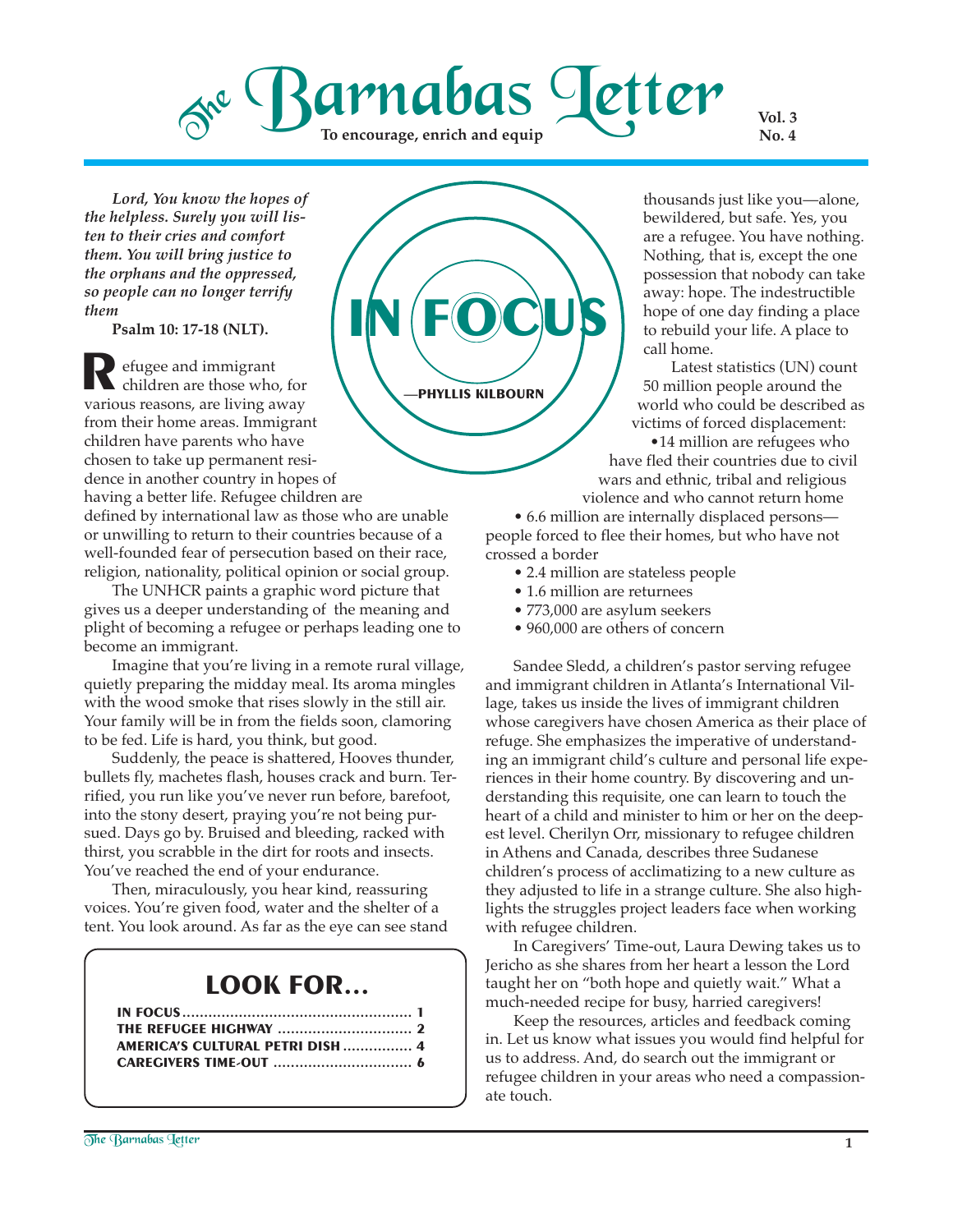## **the Refugee Highway Reaching a Child on**

**4 million children on a journey to refuge —Cherilyn Orr**

ver half of the 8.2 million refugees in the world are children, according to the United Nations (unhcr.ch). They leave behind war, famine or persecution in search of a safe home, but often they encounter similar traumas in the transit countries, temporary homes en route to their final destination. The route they follow in search for safety is called the "refugee highway" (refugeehighway.net). **O**

The journey often takes several years, producing a migrant community of children in crisis who grow up in an environment of chaos and ongoing trauma.

#### **SIMILARITIES TO OTHER CHILDREN IN CRISIS**

A refugee child has many of the same needs as any child in crisis. The theories and strategies used for one, will often be applicable and effective for the other. Refugee children have experienced extensive loss and will be going through the grief process and exhibiting similar characteristics to any traumatized child: loss of trust, fear, limited concentration, inability to play and developmental delay.

#### **UNIQUE NEEDS**

However, there are differences. Unique challenges such as transience, the presence of multiple languages and cultures, the involvement of all family members and the reality of ongoing trauma will affect the programs and strategies used. Each of these challenges will be discussed below and practical ideas suggested.

#### **TRANSIENT POPULATION**

No one group of refugees is the same as another. The country and culture they represent and the trauma they are fleeing influence the issues they face. In a transit country, the specific refugee population will change with the current world crisis.

• Conduct a needs assessment interview with families before implementing your program, paying special attention to their current transit country context.

• Design the program to be responsive to changes in the population and their needs.

As a family navigates the refugee highway, children may be part of your program for a day or a year. Often they have had little or no formal schooling because of their transient lifestyle.

• Previous attendance should not be essential for involvement or understanding of the current lesson/ activity.

Make each day's lesson/activity self-contained.

• Provide informal schooling that focuses on life skills (e.g., reading, writing, ESL, counting, making change, filling out a form or practical skills such as sewing or carpentry).

#### **MULTIPLE LANGUAGES AND CULTURES**

Refugees arrive from all over the world, which means that numerous cultures and languages are present. This creates obvious challenges in communication. How do you tell a Bible story to children representing nine different languages and countries?

- Keep everything simple.
- Use repetition.
- Model all activities.

• Sing! Songs are a wonderful tool to gather a crowd, make a transition, communicate truth, or just have fun.

**Warning:** When the wrong song is used it can be a waste of time, confusing, or even harmful. The child's culture and the trauma she has endured should influence the songs chosen. Many Sunday school songs are not relevant or true for a refugee child. Be aware of songs that use abstract concepts or concepts to which these children cannot relate. Do not sing, "*God is good…He's so good to me.*" Although this is an absolute truth, it is not an evident truth to a child who has endured trauma. Songs like "*I'm in the Lord's army,*" and "*The blood of Jesus washes me white as snow*…" could have negative implications for a child traumatized by war and/or may be too graphic for children who have seen blood that was spilled in violence, not love. The words that remain with a child need to be the trustworthy promises that God Himself has given us. "*He's Got the Whole World in His Hands*" reminds us that God is in control no matter who or where we are, as does "*Great Big God*" (Nigel Hemming, Jo Hemming, www.vineyardmusic.com)

Use a variety of visual aids.

• Know *what* your refugee children are fleeing from and present your Bible story in an appropriate context*.*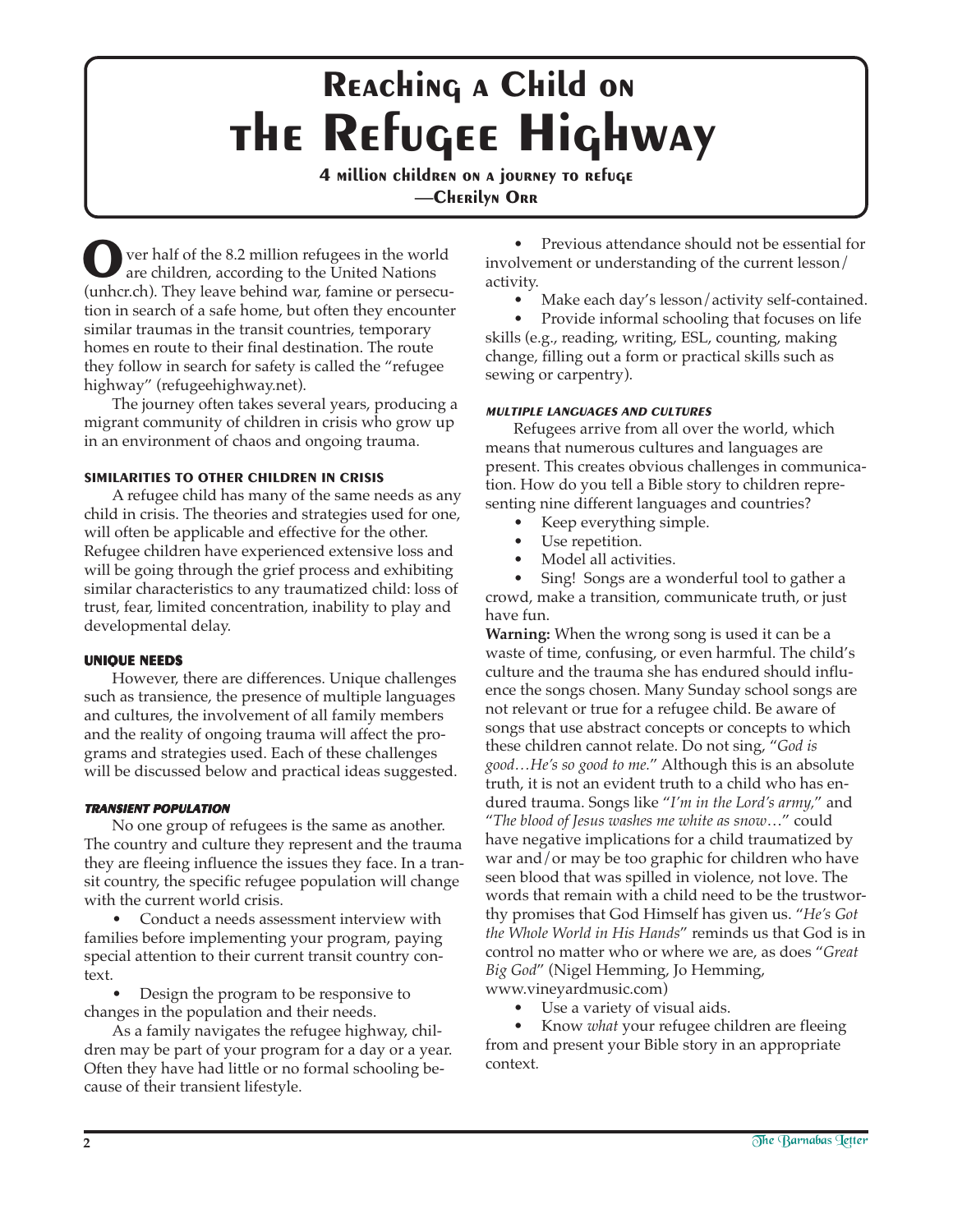Telling the story of Joseph and emphasizing how *he* was good and helpful in hardship could be construed as condemning to a child who is actively working through the anger stage of the grief process. However, using Joseph's story to point out that even though he was a refugee and in prison God was with him and loved him in the midst of his trauma will bring home the point that God is with them and loving them too.

#### **THE FAMILY IN CRISIS:**

Refugee families have learned that it is not safe to trust others, and that temporary separation can become permanent. One little girl I knew crossed the border with an older sister, three people ahead of her parents in the queue. Suddenly the border closed behind her. It was the last she ever saw of them. Respect this need for families to stick together in your program.

• Design programs that are inter-generational. Don't push to separate siblings or parents for *your* convenience.

• Meet the needs of the whole family. Provide food, clothing, help filling out forms and resources to navigate government bureaucracies.

• Have used clothes for mothers to pick through during the children's games and stories.

• Organize a "family fun night" where the whole family comes for a picnic and outside games at a local park.

• Provide chairs at the back of the room for mothers. Serve them tea, while children do crafts and songs at the front.

#### **ONGOING TRAUMA:**

Refugee children have no permanent home, little food and few clothes or possessions. During our ministry in Athens we realized that the children weren't starving, but they were malnourished. So we began each activity with a snack of fruit, vegetables and milk. As well as poverty, ongoing trauma exists due to the uncertainty of both the present and the future.

• Provide food. Children's behavior improves when their stomachs are full. The food doesn't have to be complex or expensive. Rather, focus on filling nutritional gaps.

• Consider hanging children's artwork on the walls of your center. They may have no home in which to display it, and you have an opportunity to show a child he has value.

• Create comfort kits of "things" children can call their own. This gift helps anchor their identity to something tangible

#### **Comfort Kit**

| .                     |                             |  |
|-----------------------|-----------------------------|--|
| Essentials            | Rationale                   |  |
| <b>Backpack</b>       | To keep all"their" stuff in |  |
| Flashlight            | Decrease fear in the dark   |  |
| Stuffed Animal        | A safe thing to love        |  |
| Paper/Crayons/Markers | To express emotions that    |  |
|                       | may not be verbalized       |  |
|                       |                             |  |

#### **CONCLUSION:**

Working with a transient population whose needs are many can be frustrating. Don't despair. Even a small difference you make in a child's life can impact her for a lifetime. In Athens I developed the following philosophy: With each child,

*Build a positive memory today*, *Create dreams for tomorrow, and Hope for the future.*

*Cherilyn, her husband and threes chool-aged children live in Toronto, Canada. Her experience working in Africa, with refugee children in Greece and now as an Inner-City Children's Pastor in Toronto have fitted her well for producing her book titled "Creating Hope for Children in Crisis - A Practical Manual."*

#### **COMING SOON**

*Creating Hope for Children in Crisis: A practical manual*, by Cherilyn Orr, Anne Jones and Wendy Leaver.

For more information contact Cherilyn Orr at *<markcher@yahoo.com>*



GATEWAY Missionary Training Centre is offering training sessions using the *Offering Healing and Hope for Childen in Crisis, Module 1, Trauma and Crisis Care*, September 25–29, 2006. GATEWAY is located in Surrey, BC, Canada. For further information contact: Adrienne Pilkey <nakimuli@email.com> or Trudy Agawin <info@gatewaytraining.org>

Soo

The Eastern European Summit for Children at Risk will be held in Moscow and Vladimir this fall, November 10–14. The event will focus on post-orphanage transition programs, including foster care, ministry centers, and live-in programs. This will be the first gathering of its kind in Russia with leading western and national orphan-care organizations participating. Specific information on registration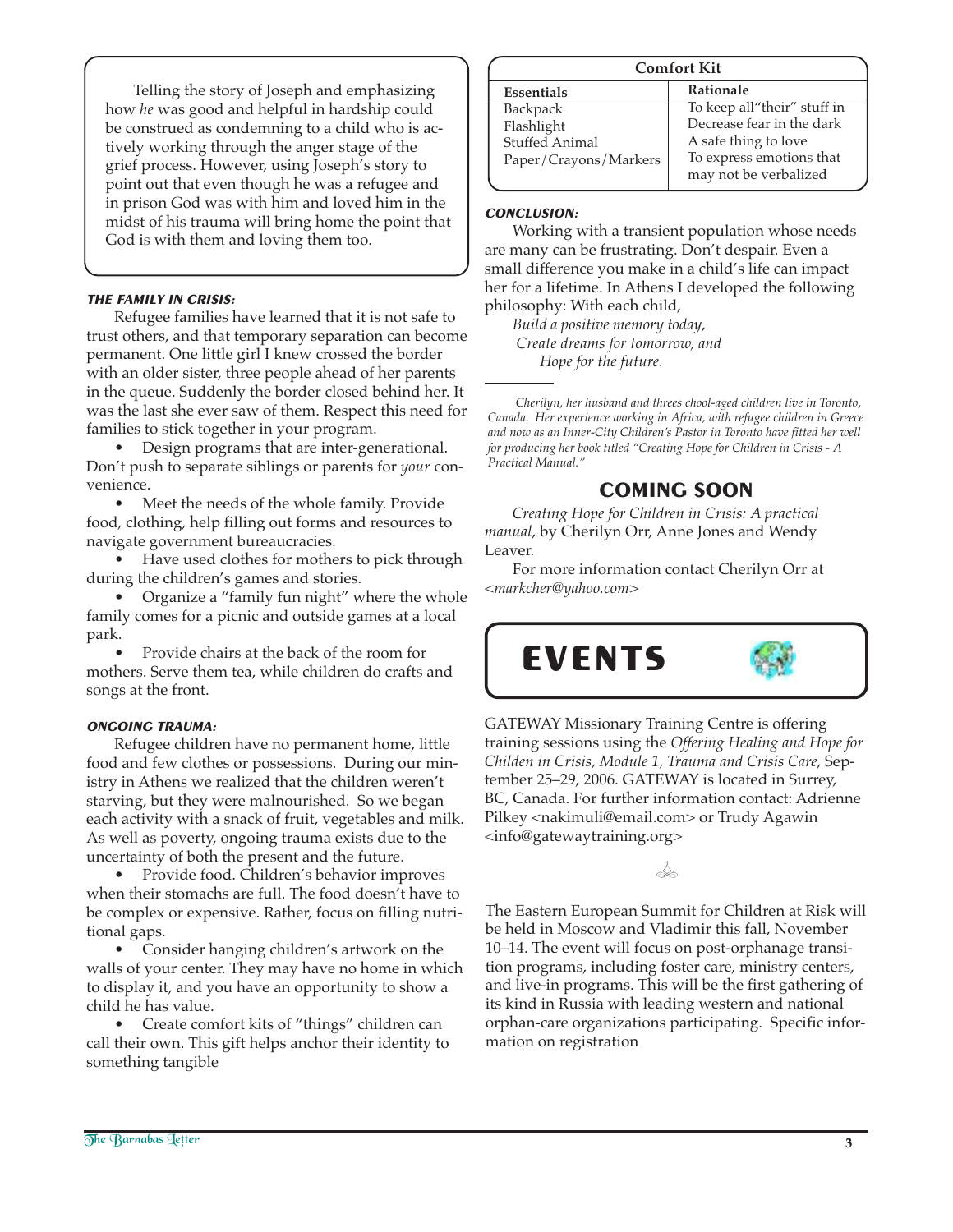Creating a mosaic of immigrant children in her neighborhood, **SANDEE SLEDD** outlines some challenges in minstering to

# **America's Cultural Petri Dish**

In 1998 I chose to cross borders, intentionally moving from an upper middle class suburb to a multi-cultural neighborhood. My immediate neighbors are Mexican, Vietnamese, Cambodian, Native-born American, African-American who immigrated from a country in Africa and a family from Jamaica. You might say it is "a cultural Petri dish." Language barriers are our most obvious hurdle.

Living among these immigrants helps me understand my cultural filters. My ability to take risks has broadened.

#### *My life is exciting, involved with a multi-cultural ministry as well as a multi-cultural church.*

Research done by *InFocus shows "*one in five children in America lives in an immigrant family." "The poverty rate of children in immigrant families is 21 per cent, as against 14 percent for children in native-born families. Nearly one half of children in immigrant families have family incomes below 200 percent of poverty, compared with only 34 percent of native-born children. Children and their parents from Mexico, Asia, Central America and the Caribbean, tend to be poorly educated. In spite of these statistics, we find some exciting strengths about these immigrants.

Immigrant children have a strong sense of family connections. Once they grasp English, they tend to do well in elementary school, have a strong work ethic and are healthy.

Not all immigrant children should be put "in the same basket,"as my mother would say. The experiences of the child from India whose parent is a doctor or technology consultant is very different from a Mexican child.

#### **IMMIGRANT CHILDREN FROM INDIA**

An article in the August, 2006, issue of *LITTLE INDIA* states that first generationals are moving into the suburbs and not into immigrant clusters. Cities with high-tech industries are a lure for a diverse population. When I speak to the young adults from India they tell me of their "bipolar" experiences. They are moving beyond learning the Western accents to becoming "more direct" in their conversations, taking classes to learn how to be more service-oriented and be a part of an innovative global leadership team. Their children are not concerned about *survival* as are many other immigrant children. The pressures on the immigrant child from India are on performance. You must measure up. You must go to college. You must become a professional.

Parents of immigrant children from India, though they do not understand our educational system, will be at the school conferences. Many children from India proudly tell you they do not eat meat. They attend the local temple, worship a variety of gods and are part of a larger community who share family experiences such as weddings and parties. My experience is that for the most part, the immigrant child from India is a happy child.

#### **LATINO IMMIGRANT CHILDREN**

Down the road from where I live are rows and rows of older apartment complexes. Cross-Cultural Ministries, Inc. operates a

ministry from an apartment there. Even though the area is called "The International Village," the population has become predominantly Latino. Across the USA Latinos make up the second largest population group. These children have had much different expriences from other immigrant children when they "crossed the border."

Estimates show that 5.1 million children in this country are from Mexico. In school, because of the "No Child Left Behind" educational law, these children are expected to meet the same academic benchmarks as English-proficient children.

Most immigrant children with whom I work are from households of very limited education in their native language and little English proficiency. Their school experiences are unique. Because they are often the second largest language group, they have a larger community of friends at school. Many teachers have learned Spanish and communicate in the children's native language, making their transition easier. However, most of these children have no educational support from home. School information is translated into Spanish but many of the parents cannot read and altough the children can speak Spanish theycannot read it. The school where I work sends correspondence home with English on one side and Spanish on the other, so at least the older children can read the information.

The newest Latino children are on the free breakfast and lunch program at school. Work for the parents is difficult and the days are long. The older children are the caregivers for the younger children. Parents can often be seen with their children, walking and carrying bags of groceries home from the market.

Healthcare for Latinos is better than for many other language groups. Some reforms bar many illegal immigrants from federallyfunded health programs. However, most Latino children I know receive adequate health services.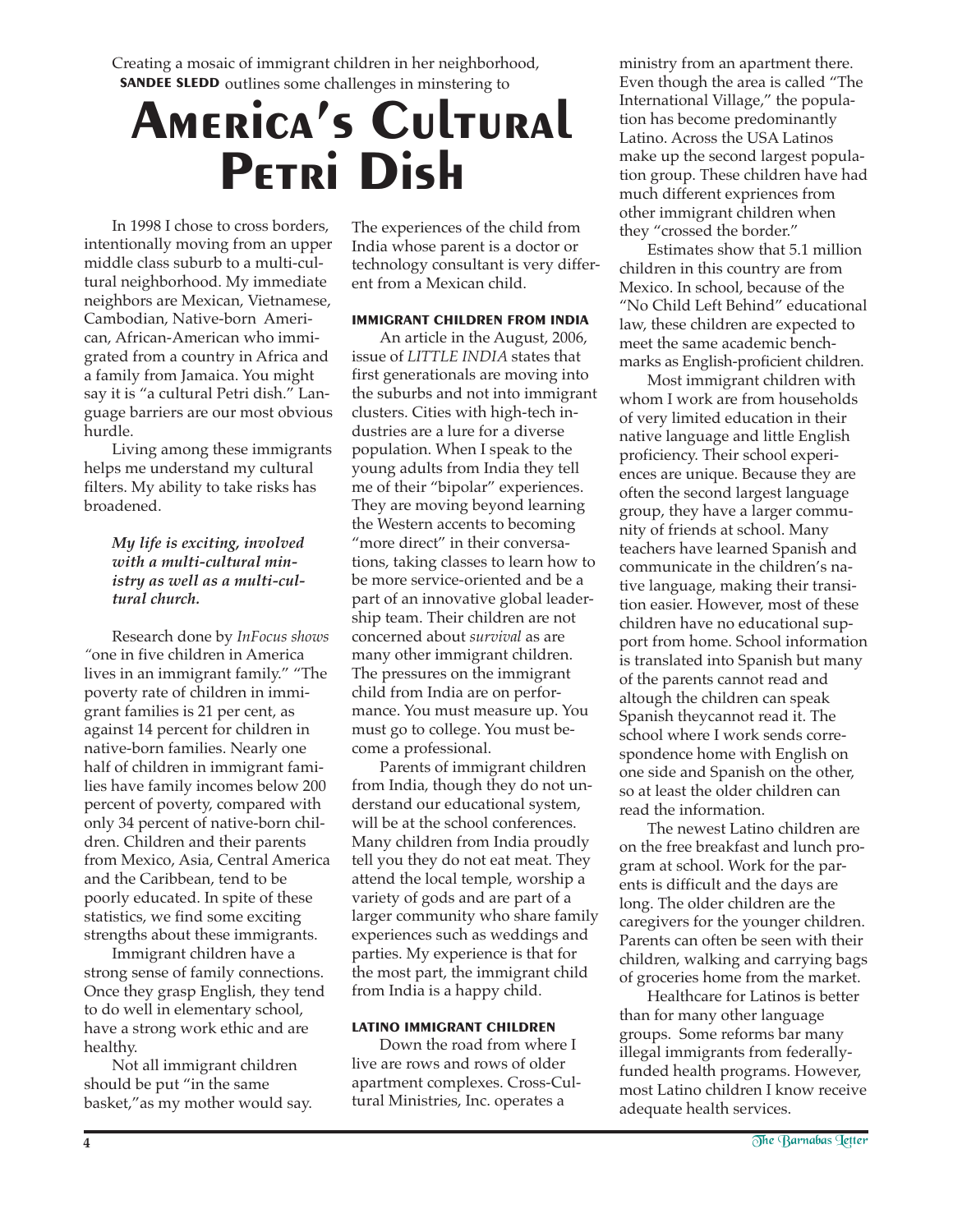I love their parties. They are colorful, with an abundance of food and the music creates a climate of joy. Families transform a carport or driveway into a festive atmosphere. Their parties are intergenerational with games, dancing and laughter.

#### **ASIAN IMMINGRANT CHILDREN**

My neighbors from Asia tend to be "lumped together." Many of the children from Southeast Asia do not have a strong safety net. Their parents were not true immigrants but refugees as children. They suffered tremendously as children and have many unresolved issues. No holistic services were available for the refugees when they came to the United States. They work in dead-end jobs in factories and the work is exhausting. I see many depressed parents children.

#### *America isn't what they thought it would be. The road has been long and hard and they are tired.*

Even though first-generation Asian-Americans were born in the U.S., they often are treated as immigrant children. They still struggle with educational issues. Many of their parents do not understand enough English to help them with homework. School correspondence is not translated into the parents' native language. Children again act as translators for their parents. They are embarrassed that their parents know so little English. Many drop out of high school.

A large percentage of immigrant children from Chinese and Korean families in Atlanta have parents who were educated in America. Immigrant children from wealthier families benefit from a "network" that explores the best schools. (There also may be cultural, economic and other enrichment program networks.) The parents are optimistic because of the opportunities they know exist in America. They might express a desire for their children to go to Yale or Harvard. The pressure on these children in school is performance. They must keep their GPA up and do well in every scholastic area. They must not let their parents down.

The immigrant children from Chinese or Korean families with limited education and/or English skills are outside the ethnic network. The parents' goal for their children, however, is still for them to succeed and excel even though they are unable to help them with homework. They expect their children to use their time wisely and cram. Often the summers for these children consist of helping their parents in the restaurant or bakery.

Regardless of the economic situation, in my opinion, the Chinese and Korean children have limited exposure to different cultures and life experiences. From closeknit families—Americans would call them controling families—they attend a Chinese or Korean church, visit a Chinese or Korean doctor, shop at Chinese or Korean stores and eat Chinese and Korean food.

At one of our elementary schools, a "Chinese" bus picks up about 25 Chinese children after school, takes them to the "Chinese Day Care where they learn a Chinese language, practice Chinese dance and do their homework.

#### **IMPACT ON YOUR MINISTRY**

How will these life experiences of the immigrant child impact your ministry? Begin by searching your own heart. A ministry among immigrant children living in America is very different from the children's ministry of an established church or from reaching a child who lives in another country. It isn't "Oh, let's bring those immigrant children to church and tell them about Jesus!" or filling them with the knowledge of God and memorizing scripture or playing exciting games.

Multi-dimensional, this ministry is about learning to touch the

heart of the child with the words of our Lord and ministering to the child on the deepest levels.

Culture has been defined as "the set of values, attitudes and practices held in common by a group of people." Usually these are defined by traditions, language and ancestry. I believe it is imperative to take the time to research the opportunities, problems and challenges the immigrant children in your area are facing. Language issues will be different here in the U.S. Ancestry will mean something different in their new country. Values and attitudes will change. Culture can become very blurred.

Consider two children from the same family. One child was born in a foreign country and then immigrated here with the parents. The younger sibling is born in America of these same immigrant parents. That child will not have an experience of moving to a strange country, learning a new language and leaving family and friends behind. Yet, frequently we treat them the same.

How will you deal with the immigrant family's maintenance of the culture of origin? What opinions will you form when you see immigrant children functioning in adult roles for their parents in this new land? What will be your level of respect for parents who do not take the time to learn English, resulting in mounting pressure on the children? How will you feel when scores at the school your children attend begin to drop because of poor performance due to the influx of immigrant children? How do you feel about the reshaping of your community?

Children of immigrants are the fastest growing component of the child population in the United States. Ministering to immigrant child is complex and demanding. Will we take the time, make the effort to prepare and go to tell them about Jesus?